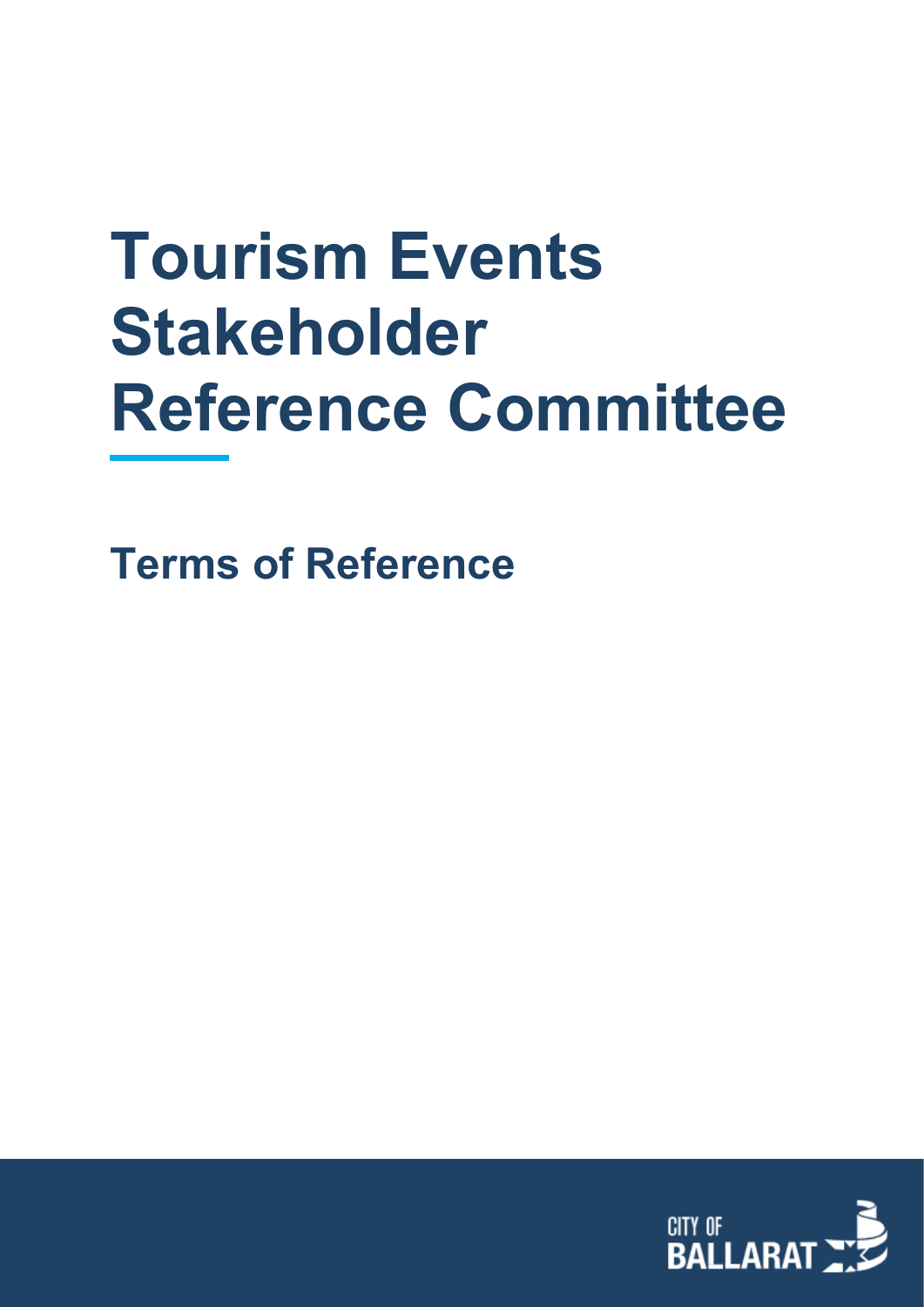

## **Contents**

| 1 <sub>1</sub>   |  |
|------------------|--|
| 2.               |  |
| 3 <sub>1</sub>   |  |
| 4.               |  |
| 5.               |  |
| 6.               |  |
| $\overline{7}$ . |  |
| 8.               |  |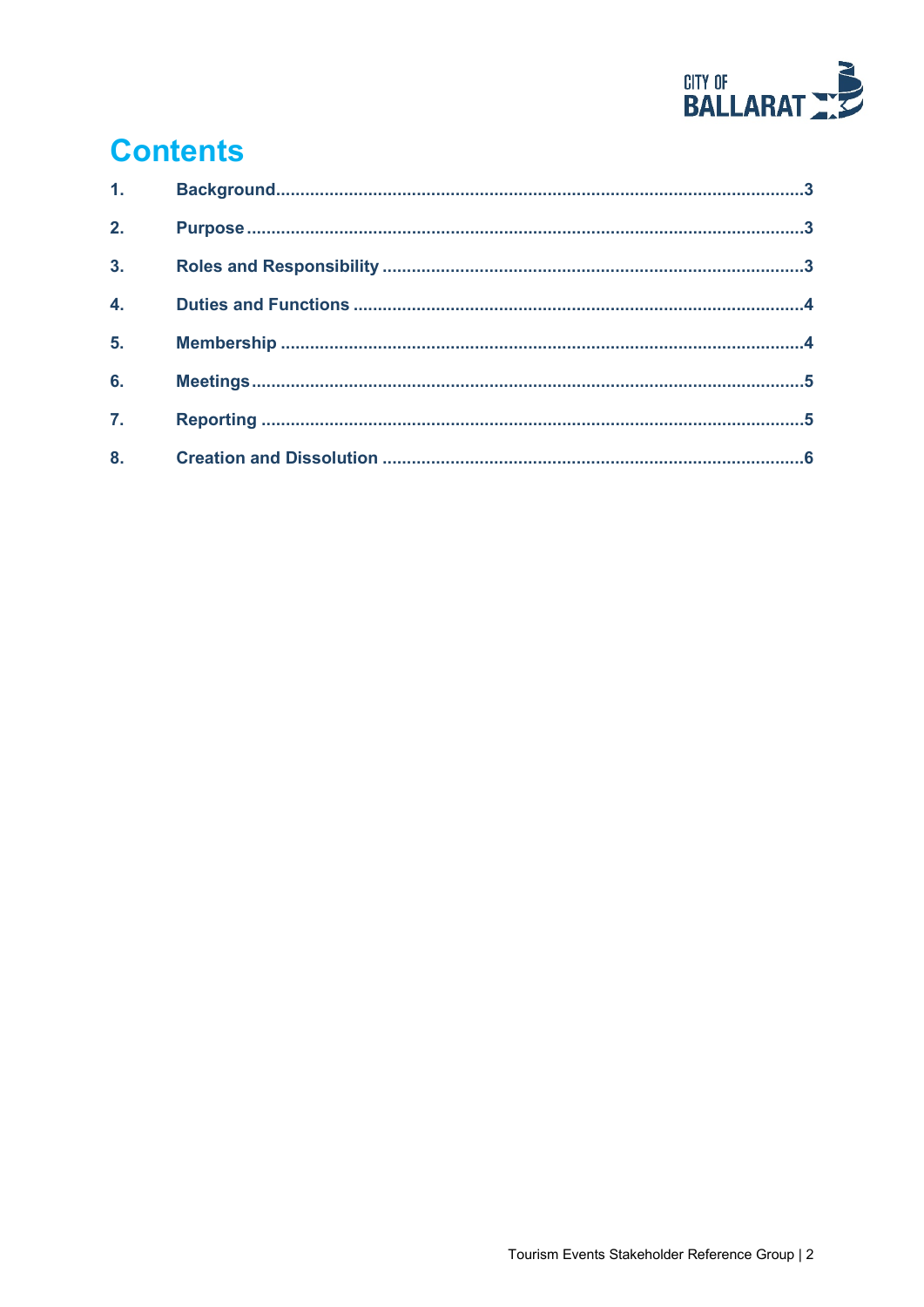

### <span id="page-2-0"></span>**1. Background**

- 1.1 By this Terms of Reference document, the Ballarat City Council (Council) establishes the Tourism Events Stakeholder Reference Group (Reference Group).
- 1.2 Council recognises the importance of stakeholder consultation in relation to Tourism Events within the Municipality and has established this Reference Group as a means of consultation for matters relating to Tourism Events.
- 1.3 The Reference Group has the functions and responsibilities as set out in this Terms of Reference document. The Terms of Reference document sets out the structure and basis on which the Reference Group can function.
- 1.4 This Terms of Reference document is authorised by a resolution R126/21 of Council passed on 23 June 2021 Council Meeting.

#### <span id="page-2-1"></span>**2. Purpose**

The Reference committee is established for supporting Council to achieve the objective of the Ballarat Event Strategy 2018 - 2028. More specifically the purpose of the committee is:

- 2.1 Increase commercial sector participation and support of tourism events.
- 2.2 Seek to generate an economic return for the visitor economy from tourism events.
- 2.3 Assist to build Ballarat's profile as a leading destination for events in Australia, focused on building local capacity.
- 2.4 Provide expert guidance to support to review the Ballarat Event Strategy 2018 2028.
- <span id="page-2-2"></span>2.5 Use its best endeavours to ensure that events provide greater community participation and outcomes.

### **3. Roles and Responsibility**

The role of the Reference Group is:

- 3.1 Provide a consultative forum for tourism events both scheduled and proposed
- 3.2 Participate in discussions at scheduled meetings of the Reference Group
- 3.3 Support the work of Council in developing partnerships with the wider community, the tourism sector and government sector to promote and develop tourism events.
- 3.4 Provide input to Council regarding future tourism event development through the Event Strategy Review; and.
- 3.5 Reference Group members are expected to keep confidential all sensitive, commercial and personal information that the members encounter while being a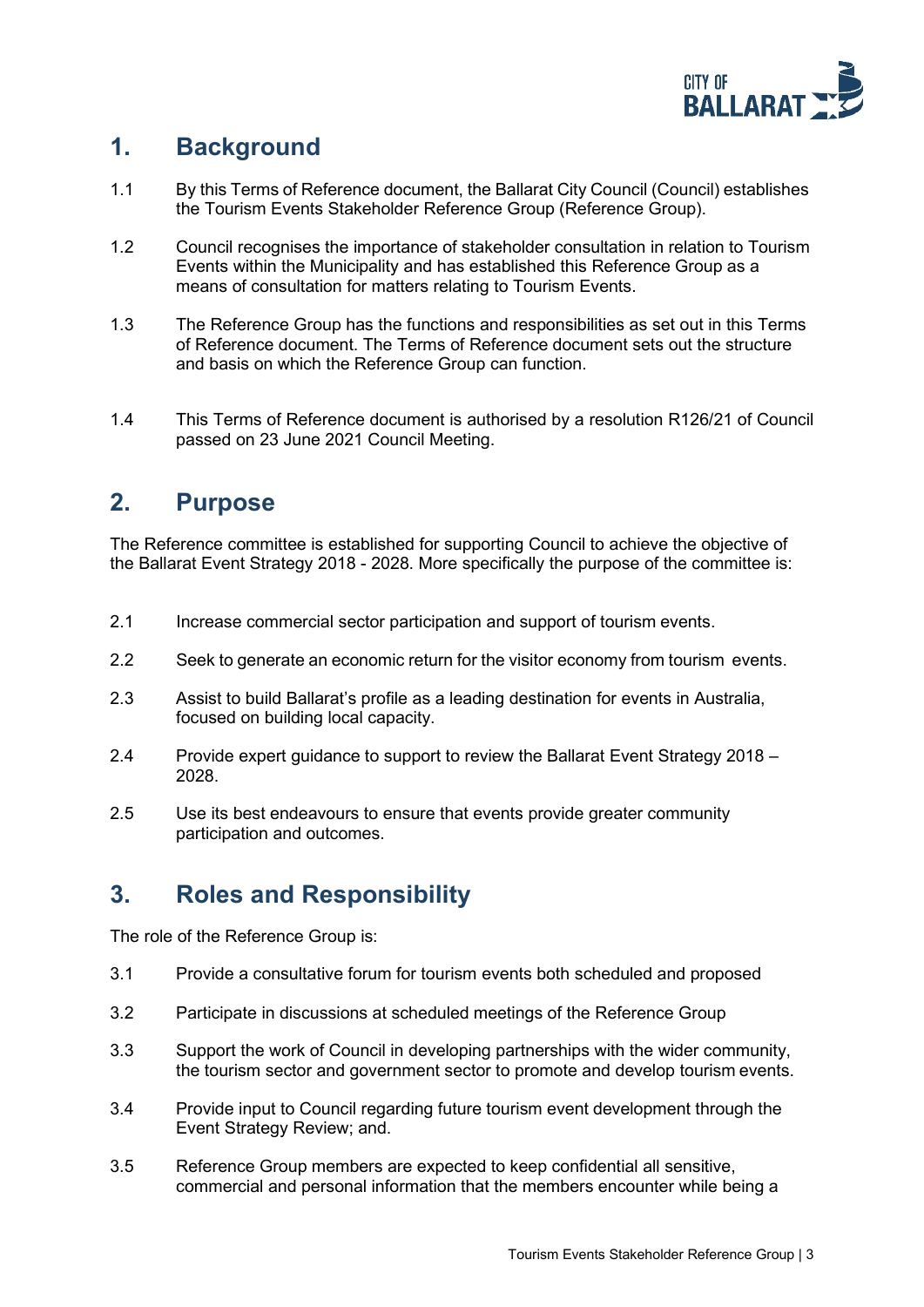

member of the Group, and not to act in any way that would bring the Council into disrepute.

#### <span id="page-3-0"></span>**4. Duties and Functions**

4.1 The Reference Group is a consultative forum and hence consensus or other decision-making processes are not required.

#### <span id="page-3-1"></span>**5. Membership**

- 5.1 The Reference Group will consist of 8 members comprising of:
	- 5.1.1. The Mayor of the Day and a Councillor as appointed by Council from time to time;
	- 5.1.2. 3 members from the Victorian visitor economy sector as approved by Council;
	- 5.1.3. 2 members from the Victorian creative sector as approved by Council;
	- 5.1.4. 1 member of the community as approved by Council.

Visitor economy sector members and creative sector members will be selected on merit and expertise and appointed as individuals and not as representatives of a group or organisation. Selection will be based on demonstrated skills and experience in the following areas:

- 5.1.5. Demonstrated experience in developing and delivering major events including leveraging commercial opportunities.
- 5.1.6. Some experience in either marketing, governance, visitor experience mapping or trend analysis.
- 5.1.7 Proven ability to work cooperatively in advisory groups or selection panels.
- 5.2 The Chief Executive Officer shall appoint a Council Officer to provide administrative support and guidance to the Reference Group.
- 5.3 A Council Officer appointed under clause 5.2 is not considered a member of the Reference Group.
- 5.4 A Councillor appointed to the Reference Group will be the designated Chairperson of the Group.
- 5.5 Where the Chairperson is absent from a meeting, the other Councillor will chair the meeting, and in the event of their absence, the Mayor of the Day may appoint a representative to act as Chairperson for that meeting.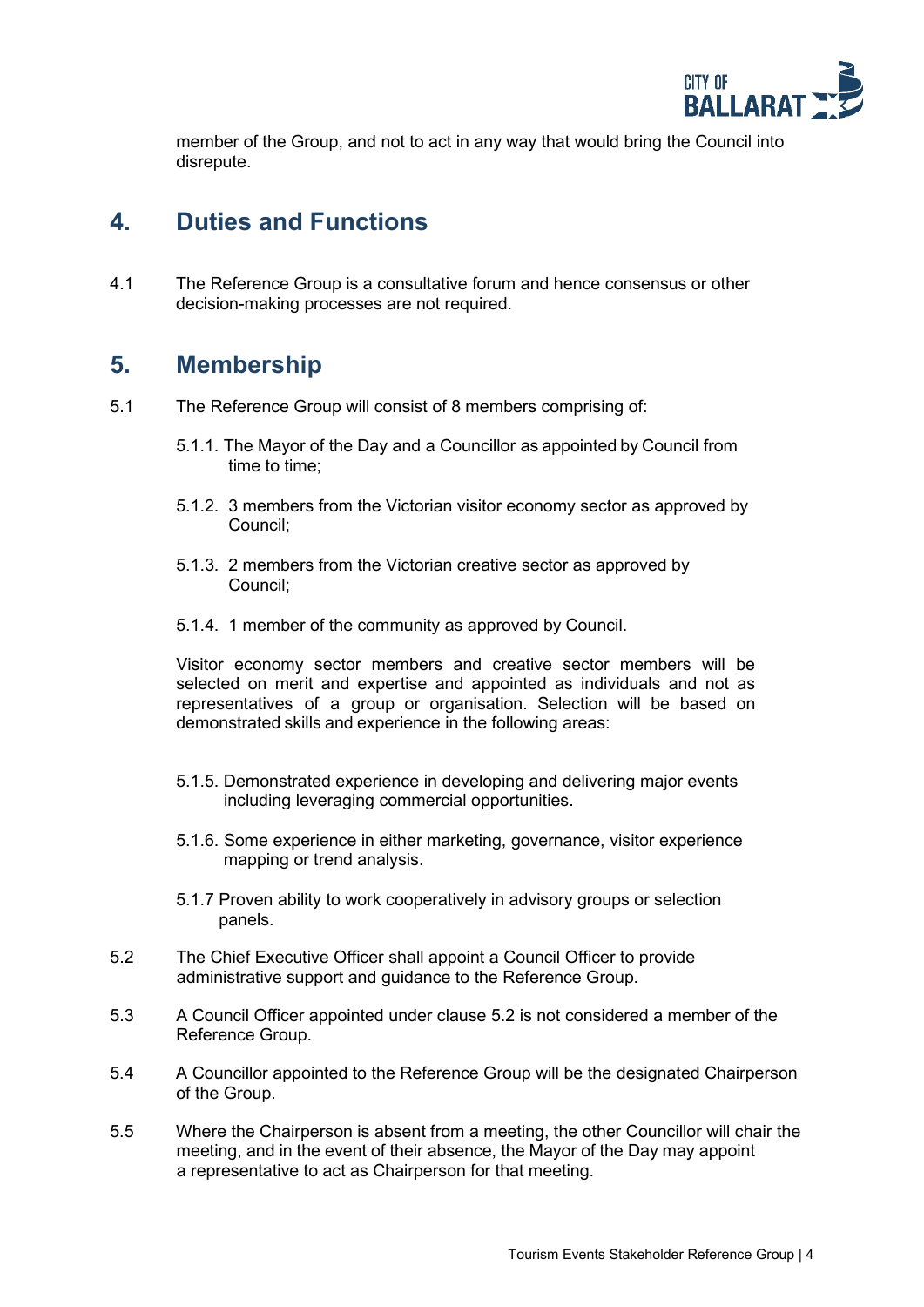

- 5.6 Any Councillor can attend the meeting as an observer.
- 5.7 Appointments of the Reference Group shall be for a period of 12 months.

#### <span id="page-4-0"></span>**6. Meetings**

6.1 Unless Council resolves otherwise, Reference Group meetings will be conducted at the Group's discretion under the direction of the Chairperson.

The Reference Group shall meet on a quarterly basis and at such times and places as are necessary to enable it to exercise and discharge its functions as described herein.

- 6.2 The Chairperson will chair all Reference Group meetings.
- 6.3 The Mayor of the Day is the authorised spokesperson for the Reference Group.
- 6.4 The role of the Council Officer appointed under clause 5.2 includes:
	- 6.4.1. maintaining a Register of Reference Group members, their date of appointment, reappointment and official positions (if any) held as a Reference Group member;
	- 6.4.2. advising Reference Group members of term completion dates and their eligibility for reappointment as relevant;
	- 6.4.3. acting as the contact point between Council and the Reference Group; and
	- 6.4.4. assisting with meeting the Reference Group's reporting requirements.
- 6.5 A quorum of the Group will be half of the members plus one.

### <span id="page-4-1"></span>**7. Reporting**

- 7.1 The Reference Group is responsible for taking proper minutes of all meetings.
- 7.2 The Reference Group shall prepare and present to Council a report of its activities upon being requested to do so by Council.
- 7.3 In accordance with Council's Governance Rules, a Council Record of the matters discussed at meetings organised or hosted by Ballarat that involve Councillors and Council staff will be kept. The Record must be completed and sent to Civic Support within 48 hours.